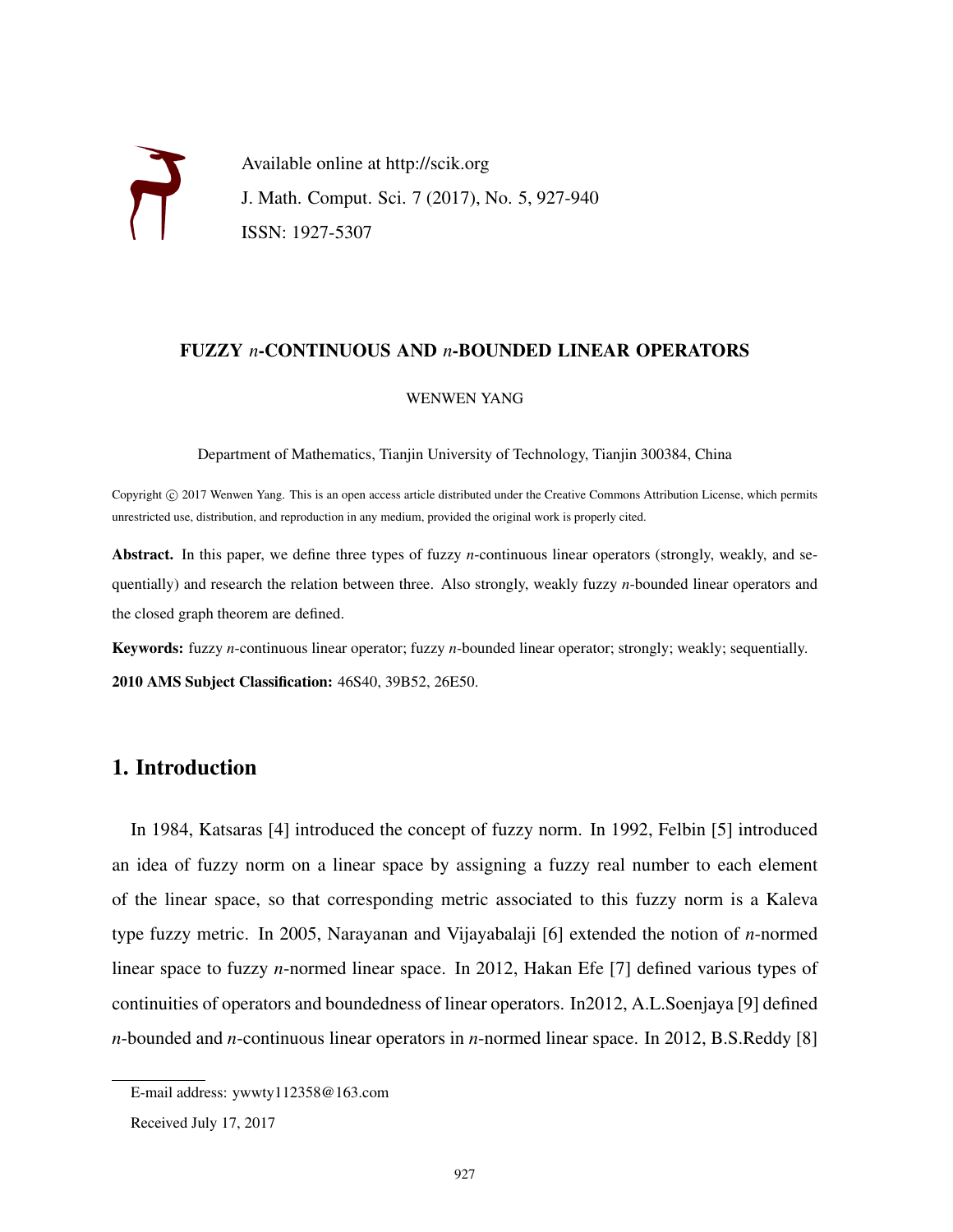### 928 WENWEN YANG

introduced the concept of fuzzy-anti-*n*-continuous linear operator and three types of fuzzyanti-*n*-continuous linear operators,also introduced the concept of fuzzy-anti-*n*-bounded linear operator and two types of fuzzy-anti-*n*-bounded linear operators. In 2015, Parijat Sinha [11] defined two types of fuzzy 2-bounded linear operators.

In this paper, we extend the notion of three types of fuzzy *n*-continuous linear operators (strongly, weakly, and sequentially) and research the relation between three. Also strongly , weakly fuzzy *n*-bounded linear operators and the closed graph theorem are defined.

## 2. Preliminaries

**Definition 2.1.** [2,3] Let *X* be a real linear space of dimension greater than *n* − 1 and let  $\|\cdot, \cdots, \cdot\|$ be a real valued function on  $X<sup>n</sup>$  satisfying the following condition:

(1)  $||x_1, x_2, \dots, x_n|| = 0$  if and only if  $x_1, x_2, \dots, x_n$  are linearly dependent;

(2)  $\|x_1, x_2, \dots, x_n\|$  is invariant under any permutation;

(3)  $\|\alpha x_1, x_2,\dots, x_n\| = |\alpha| \|x_1, x_2,\dots, x_n\|$  for any  $\alpha \in \mathbb{R}$ ;

(4)  $||x_0 + x_1, x_2, \dots, x_n|| \le ||x_0, x_2, \dots, x_n|| + ||x_1, x_2, \dots, x_n||$  for all  $x_0, x_1, \dots, x_n \in X$ .

 $\|\cdot, \dots, \cdot\|$  is called an *n-norm* on *X* and the pair  $(X, \|\cdot, \dots, \cdot\|)$  is called an *n-normed linear space*.

**Definition 2.2.** [1] Let *X* be a linear space over K(field of real or complex numbers). A fuzzy subset N of  $X^n \times R$  (*R*, the set of real numbers) is called a fuzzy *n*-norm on *X* if and only if:

(N1) For all  $t \in \mathbb{R}$  with  $t \le 0$ ,  $N(x_1, x_2, \dots, x_n, t) = 0$ ;

(N2) For all  $t \in \mathbb{R}$  with  $t > 0$ ,  $N(x_1, x_2, \dots, x_n, t) = 1$  if and only if  $x_1, x_2, \dots, x_n$  are linearly dependent;

(N3)  $N(x_1, x_2, \dots, x_n, t)$  is invariant under any permutation of  $x_1, x_2, \dots, x_n$ ;

 $(N4)$  For all  $t \in \mathbb{R}$  with  $t > 0$ ,  $N(x_1, x_2, \dots, \lambda x_n, t) \doteq N(x_1, x_2, \dots, x_n, \frac{t}{|A|})$  $\frac{t}{|\lambda|}$ ), if  $\lambda \neq 0$ ;

(N5) For all  $s, t \in \mathbb{R}$ ,  $N(x_1, x_2, \dots, x_n + x_n^{'})$  $N(n, s+t) \ge \min \{N(x_1, x_2, \cdots, x_n, s), N(x_1, x_2, \cdots, s_n)\}$ 

 $x'_i$ *n* ,*t*)};

(N6)  $N(x_1, x_2, \dots, x_n, t)$  is a non-decreasing function of  $t \in \mathbb{R}$  and  $\lim_{t \to \infty} N(x_1, x_2, \dots, x_n, t) = 1$ . Then (*X*,*N*) is called a fuzzy *n*-normed linear spaces or *f*-*n*-*NLS* in short.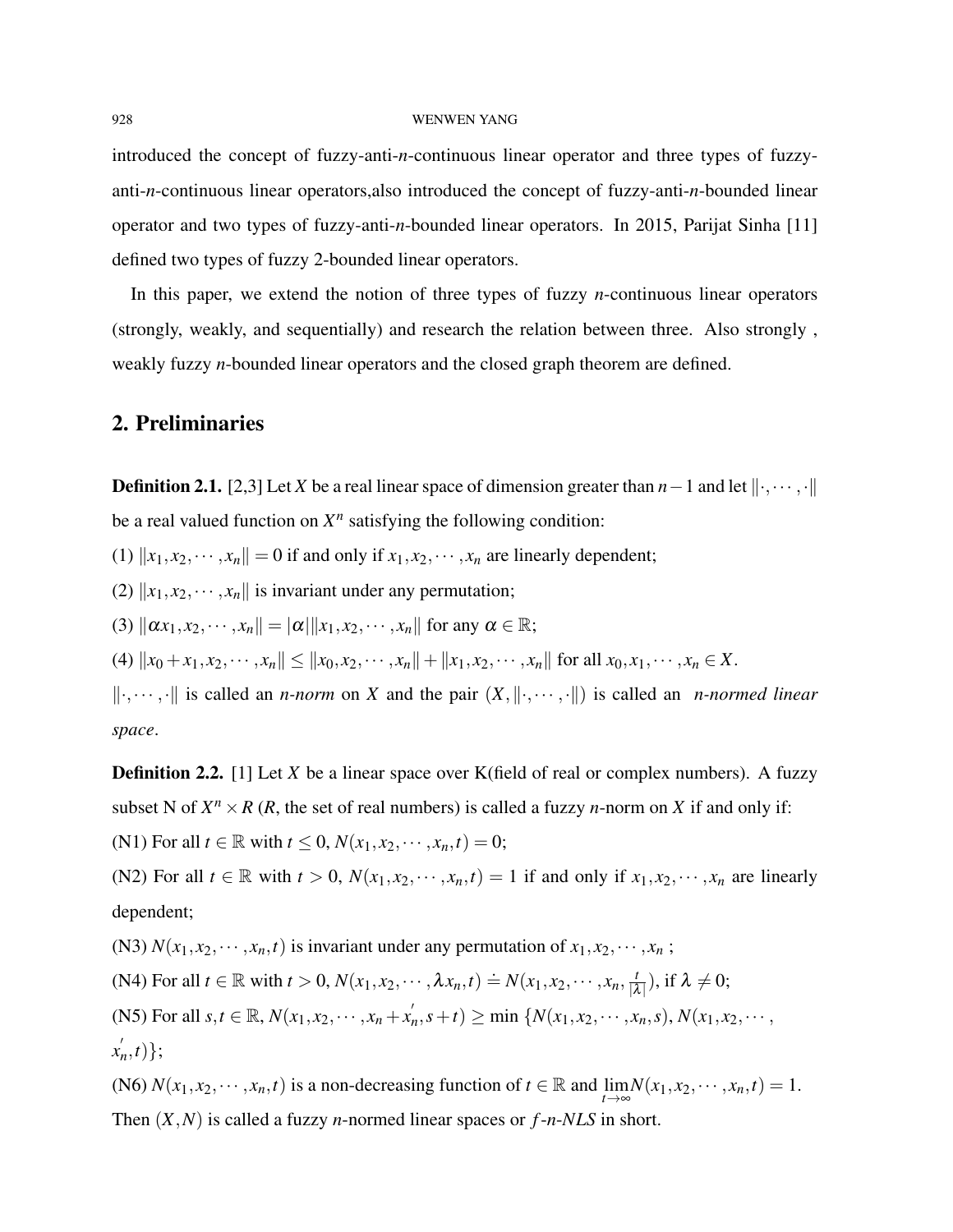**Definition 2.3.** [10] A sequence  $\{x_n\}$  in a *f*-*n*-*NLS*  $(X, N)$  is said to be converge to *x* if given  $0 < r < 1, t > 0$ , there exists an integer  $n_0 \in N$  such that  $N(x_1, x_2, \dots, x_{n-1}, x_n, t) > 1 - r$  for all  $n \geq n_0$ .

**Theorem 2.4.** [10] In a  $f$ -*n*-*NLS*  $(X, N)$  a sequence  $\{x_n\}$  converges to *x* if and only if

$$
\lim_{n\to\infty} N(x_1,x_2,\cdots,x_{n-1},x_n-x,t)=1
$$

## 3. Fuzzy *n*-Continuous Linear Operators

Let  $(X, N_1)$  and  $(Y, N_2)$  are fuzzy *n*-normed linear spaces defined on the same field.

**Definition 3.1.** T is a mapping from  $X_1 \times X_2 \times \cdots \times X_n$  to  $Y_1 \times Y_2 \times \cdots \times Y_n$  where  $X_1, X_2, \cdots, X_n$ and  $Y_1, Y_2, \dots, Y_n$  are subspaces of  $(X, N_1)$ ,  $(Y, N_2)$  respectively. Then T is said to be a fuzzy n-linear operator if

$$
T\left(\sum_{i_n=1}^n x_1^{(i_n)}, \sum_{i_{n-1}=1}^n x_2^{(i_{n-1})}, \cdots, \sum_{i_1=1}^n x_n^{(i_1)}\right) = \sum_{i_1=1}^n \sum_{i_2=1}^n \cdots \sum_{i_n=1}^n T\left(x_1^{(i_n)}, x_2^{(i_{n-1})}, \cdots, x_n^{(i_1)}\right)
$$

and

$$
T(\alpha_1x_1,\alpha_2x_2\cdots,\alpha_nx_n)=\alpha_1\alpha_2\cdots\alpha_nT(x_1,x_2\cdots,x_n),\forall(x_1,\cdots,x_n)\in X_1\times\cdots\times X_n
$$

**Definition 3.2.** Let T be a fuzzy n-linear mapping from  $X_1 \times X_2 \times \cdots \times X_n$  to  $Y_1 \times Y_2 \times \cdots \times Y_n$ ,  $X_1, X_2, \dots, X_n$  and  $Y_1, Y_2, \dots, Y_n$  are subspaces of  $(X, N_1)$ ,  $(Y, N_2)$  respectively. Then T is called fuzzy *n*-continuous at  $(x_0^{(1)})$  $\binom{(1)}{0}, x_0^{(2)}$  $x_0^{(2)}, \cdots, x_0^{(n)}$  $\mathcal{L}_{0}^{(n)}$ )  $\in X_1 \times X_2 \times \cdots \times X_n$  if given  $\varepsilon > 0, \alpha \in (0,1), \exists \delta =$  $\delta(\alpha, \varepsilon) > 0, \beta = \beta(\alpha, \varepsilon) \in (0, 1)$ , such that for all $(x^{(1)}, x^{(2)}, \dots, x^{(n)}) \in X_1 \times X_2 \times \dots \times X_n$ 

$$
N_1[(x^{(1)}, x^{(2)}, \cdots, x^{(n)}) - (x_0^{(1)}, x_0^{(2)}, \cdots, x_0^{(n)}), \delta] > \beta
$$
  

$$
\Rightarrow N_2[T(x^{(1)}, x^{(2)}, \cdots, x^{(n)}) - T(x_0^{(1)}, x_0^{(2)}, \cdots, x_0^{(n)}), \epsilon] > \alpha
$$

If T is fuzzy *n*-continuous(briefly f-*n*-continuous) at every point of T:  $X_1 \times X_2 \times \cdots \times X_n$  $Y_1 \times Y_2 \times \cdots \times Y_n$ , then T is fuzzy *n*-continuous on  $X_1 \times X_2 \times \cdots \times X_n$ .

**Definition 3.3.** Let T:  $X_1 \times X_2 \times \cdots \times X_n \to Y_1 \times Y_2 \times \cdots \times Y_n$  be a fuzzy n-linear mapping,  $X_1, X_2, \dots, X_n$  and  $Y_1, Y_2, \dots, Y_n$  are subspaces of  $(X, N_1)$ ,  $(Y, N_2)$  respectively. Then T is called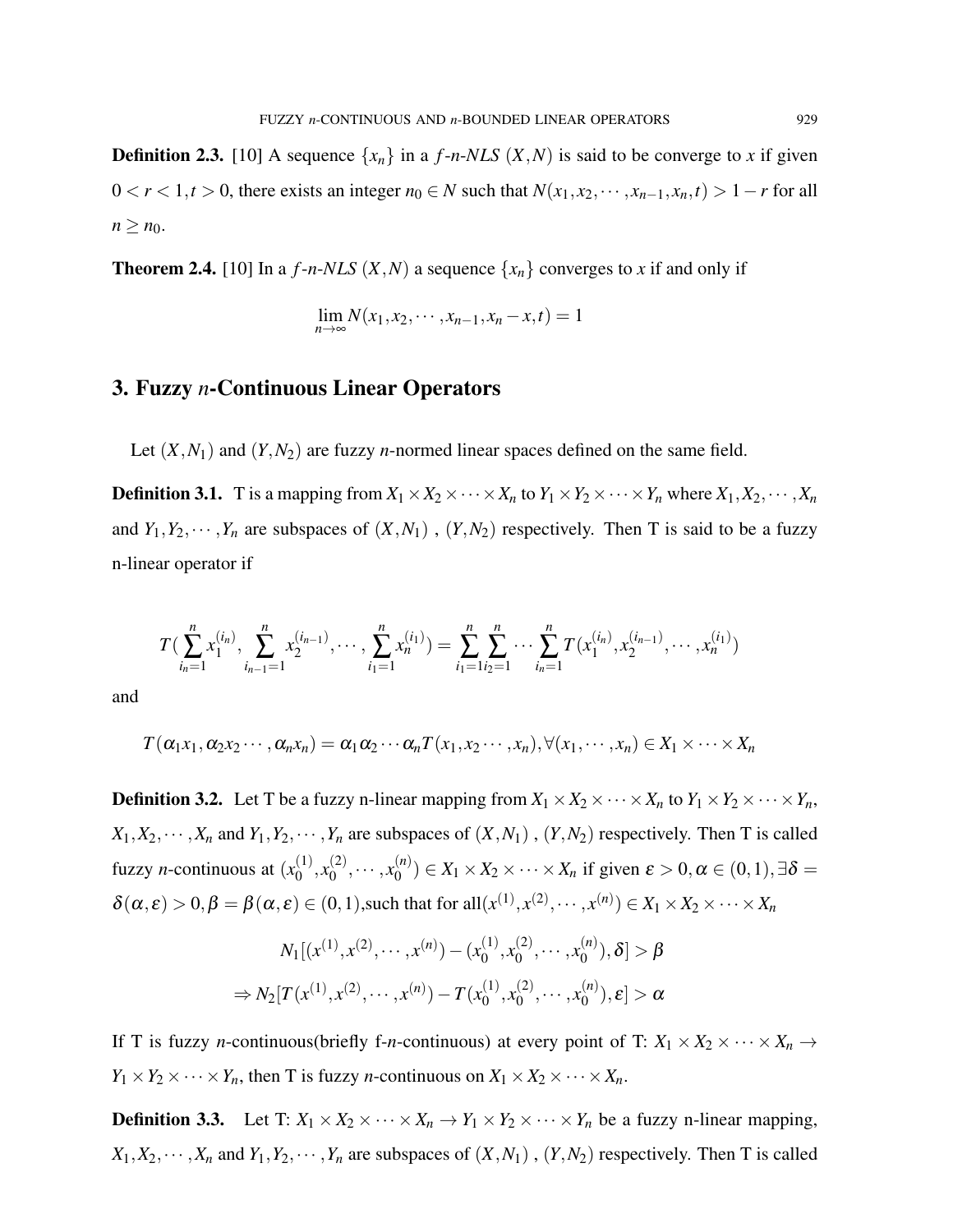#### 930 WENWEN YANG

sequentially fuzzy *n*-continuous(briefly Sq-f-*n*-continuous) at  $(x_0^{(1)}$  $\binom{(1)}{0}, x_0^{(2)}$  $x_0^{(2)}, \cdots, x_0^{(n)}$  $\binom{n}{0}$   $\in X_1 \times X_2 \times$  $\cdots \times X_n$  if

$$
\forall k, (x_k^{(1)}, x_k^{(2)}, \cdots, x_k^{(n)}) \to (x_0^{(1)}, x_0^{(2)}, \cdots, x_0^{(n)})
$$
  

$$
\Rightarrow T(x_k^{(1)}, x_k^{(2)}, \cdots, x_k^{(n)}) \to T(x_0^{(1)}, x_0^{(2)}, \cdots, x_0^{(n)})
$$
  

$$
\lim_{k \to \infty} N_1[(x_k^{(1)}, x_k^{(2)}, \cdots, x_k^{(n)}) - (x_0^{(1)}, x_0^{(2)}, \cdots, x_0^{(n)}), t] = 1, \forall t > 0
$$
  

$$
\Rightarrow \lim_{k \to \infty} N_2[T(x_k^{(1)}, x_k^{(2)}, \cdots, x_k^{(n)}) - T(x_0^{(1)}, x_0^{(2)}, \cdots, x_0^{(n)}), t] = 1, \forall t > 0
$$

If T is Sq-f-*n*-continuous at every point of  $X_1 \times X_2 \times \cdots \times X_n$ , then T is called Sq-f-*n*-continuous on  $X_1 \times X_2 \times \cdots \times X_n$ .

**Definition 3.4.** Let T:  $X_1 \times X_2 \times \cdots \times X_n \to Y_1 \times Y_2 \times \cdots \times Y_n$  be a fuzzy n-linear mapping,  $X_1, X_2, \cdots, X_n$  and  $Y_1, Y_2, \cdots, Y_n$  are subspaces of  $(X, N_1)$ ,  $(Y, N_2)$  respectively. Then T is called strongly fuzzy *n*-continuous(briefly St-f-*n*-continuous) at  $(x_0^{(1)})$  $\binom{(1)}{0}, x_0^{(2)}$  $x_0^{(2)}, \cdots, x_0^{(n)}$  $\binom{N}{0}$   $\in X_1 \times X_2 \times \cdots \times$ *X*<sub>n</sub>, if for each  $\varepsilon > 0$ ,  $\exists \delta > 0$  such that  $\forall (x^{(1)}, x^{(2)}, \dots, x^{(n)}) \in X_1 \times X_2 \times \dots \times X_n$ 

$$
N_2[T(x^{(1)}, x^{(2)}, \cdots, x^{(n)}) - T(x_0^{(1)}, x_0^{(2)}, \cdots, x_0^{(n)}), \varepsilon] \ge
$$
  

$$
N_1[(x^{(1)}, x^{(2)}, \cdots, x^{(n)}) - (x_0^{(1)}, x_0^{(2)}, \cdots, x_0^{(n)}), \delta]
$$

**Definition 3.5.** Let T:  $X_1 \times X_2 \times \cdots \times X_n \to Y_1 \times Y_2 \times \cdots \times Y_n$  be a fuzzy n-linear mapping,  $X_1, X_2, \cdots, X_n$  and  $Y_1, Y_2, \cdots, Y_n$  are subspaces of  $(X, N_1)$ ,  $(Y, N_2)$  respectively. Then T is called weakly fuzzy *n*-continuous (briefly Wk-f-*n*-continuous) at  $(x_0^{(1)})$  $\binom{(1)}{0}, x_0^{(2)}$  $x_0^{(2)}, \cdots, x_0^{(n)}$  $\binom{N}{0}$   $\in X_1 \times X_2 \times \cdots \times$ *X<sub>n</sub>*, if for given  $\varepsilon > 0, \alpha \in (0, 1)$   $\exists \delta = \delta(\alpha, \varepsilon) > 0$ , such that  $\forall (x^{(1)}, x^{(2)}, \dots, x^{(n)}) \in X_1 \times X_2 \times$  $\cdots \times X_n$ 

$$
N_1[(x^{(1)}, x^{(2)}, \cdots, x^{(n)}) - (x_0^{(1)}, x_0^{(2)}, \cdots, x_0^{(n)}), \delta] \ge \alpha
$$
  
\n
$$
\Rightarrow N_2[T(x^{(1)}, x^{(2)}, \cdots, x^{(n)}) - T(x_0^{(1)}, x_0^{(2)}, \cdots, x_0^{(n)}), \epsilon] \ge \alpha
$$

**Theorem 3.6.** Let T:  $X_1 \times X_2 \times \cdots \times X_n \to Y_1 \times Y_2 \times \cdots \times Y_n$  be a fuzzy n-linear mapping,  $X_1, X_2, \dots, X_n$  and  $Y_1, Y_2, \dots, Y_n$  are subspaces of  $(X, N_1)$ ,  $(Y, N_2)$  respectively. If T is St-f-*n*continuous then T is Sq-f-*n*-continuous.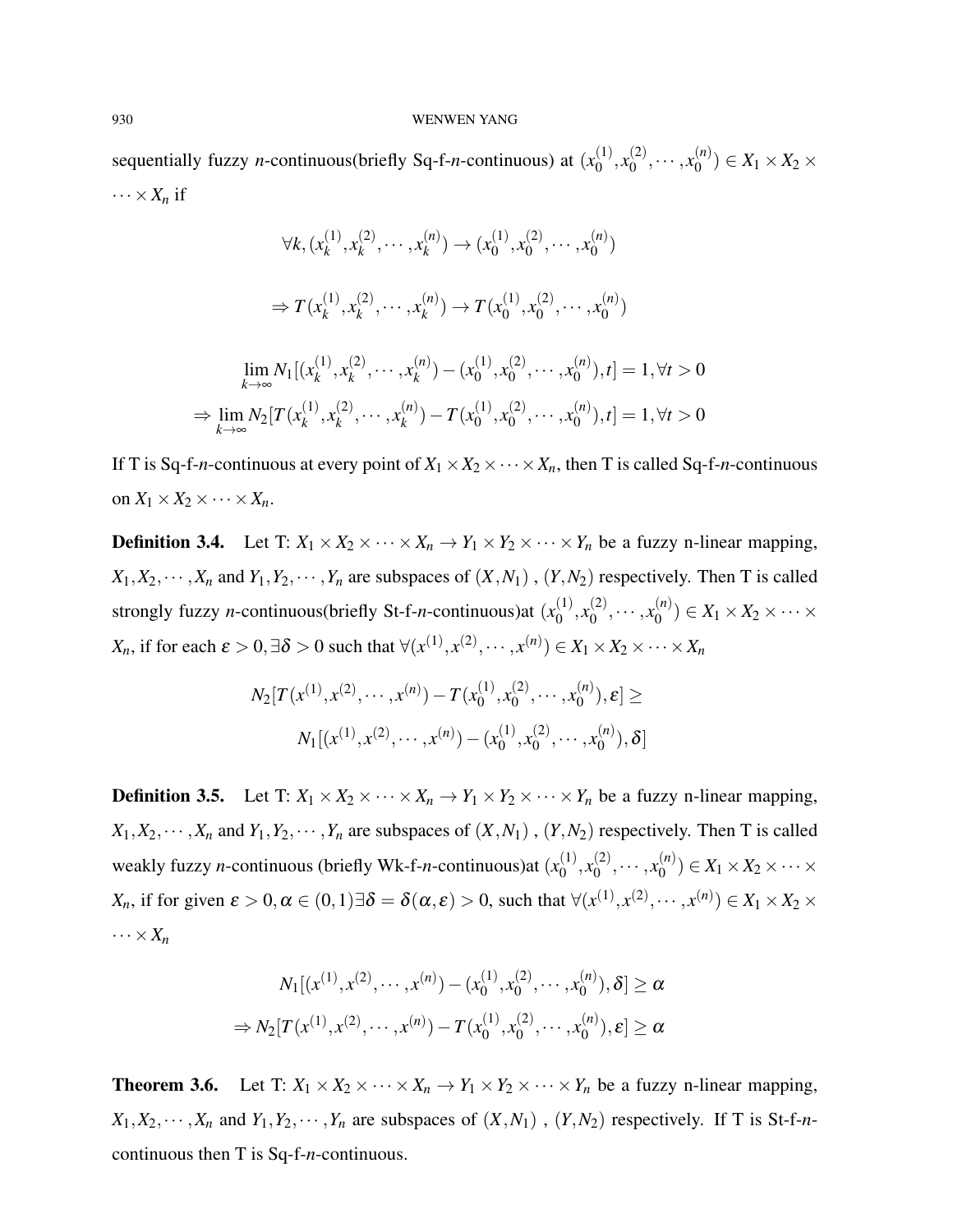**Proof.** Let us assume that T is St-f-*n*-continuous  $(x_0^{(1)})$  $\binom{(1)}{0}, x_0^{(2)}$  $x_0^{(2)}, \cdots, x_0^{(n)}$  $\binom{n}{0}$   $\in X_1 \times X_2 \times \cdots \times X_n$ , then for each  $\varepsilon > 0, \exists \delta = \delta(x_0^{(1)})$  $\binom{(1)}{0}, x_0^{(2)}$  $x_0^{(2)}, \cdots, x_0^{(n)}$  $\mathcal{L}_{0}^{(n)}(\mathcal{E}) > 0$ , such that for all  $(x^{(1)}, x^{(2)}, \dots, x^{(n)}) \in X_1 \times$  $X_2 \times \cdots \times X_n$ 

$$
N_2[T(x^{(1)}, x^{(2)}, \cdots, x^{(n)}) - T(x_0^{(1)}, x_0^{(2)}, \cdots, x_0^{(n)}), \varepsilon] \ge
$$
  

$$
N_1[(x^{(1)}, x^{(2)}, \cdots, x^{(n)}) - (x_0^{(1)}, x_0^{(2)}, \cdots, x_0^{(n)}), \delta]
$$
 (a)

Let  $(x_k^{(1)}$  $x_k^{(1)}, x_k^{(2)}$  $x_k^{(2)}, \cdots, x_k^{(n)}$  $k^{(n)}$  be a sequence in  $X_1 \times X_2 \times \cdots \times X_n$ , such that

$$
(x_k^{(1)}, x_k^{(2)}, \cdots, x_k^{(n)}) \to (x_0^{(1)}, x_0^{(2)}, \cdots, x_0^{(n)})
$$

i.e

$$
\lim_{k \to \infty} N_1[(x_k^{(1)}, x_k^{(2)}, \cdots, x_k^{(n)}) - (x_0^{(1)}, x_0^{(2)}, \cdots, x_0^{(n)}), t] = 1, \forall t > 0
$$
 (b)

Now from (a),by (b) we have

$$
N_2[T(x_k^{(1)}, x_k^{(2)}, \cdots, x_k^{(n)}) - T(x_0^{(1)}, x_0^{(2)}, \cdots, x_0^{(n)}), \varepsilon] \ge
$$
  
\n
$$
N_1(x_k^{(1)}, x_k^{(2)}, \cdots, x_k^{(n)}) - (x_0^{(1)}, x_0^{(2)}, \cdots, x_0^{(n)}), \delta]
$$
  
\n
$$
\Rightarrow \lim_{k \to \infty} N_2[T(x_k^{(1)}, x_k^{(2)}, \cdots, x_k^{(n)}) - T(x_0^{(1)}, x_0^{(2)}, \cdots, x_0^{(n)}), \varepsilon] \ge
$$
  
\n
$$
\lim_{k \to \infty} N_1(x_k^{(1)}, x_k^{(2)}, \cdots, x_k^{(n)}) - (x_0^{(1)}, x_0^{(2)}, \cdots, x_0^{(n)}), \delta]
$$
  
\n
$$
\Rightarrow \lim_{k \to \infty} N_2[T(x_k^{(1)}, x_k^{(2)}, \cdots, x_k^{(n)}) - T(x_0^{(1)}, x_0^{(2)}, \cdots, x_0^{(n)}), \varepsilon] = 1
$$

Since  $\varepsilon$  is arbitrary, it follows that  $T(x_k^{(1)})$  $x_k^{(1)}, x_k^{(2)}$  $x_k^{(2)}, \cdots, x_k^{(n)}$  ${k \choose k}$   $\to T(x_0^{(1)})$  $\binom{(1)}{0}, x_0^{(2)}$  $x_0^{(2)}, \cdots, x_0^{(n)}$  $\binom{n}{0}$ . Therefore T is Sq-f-*n*-continuous.

**Theorem 3.7.** Let T:  $X_1 \times X_2 \times \cdots \times X_n \to Y_1 \times Y_2 \times \cdots \times Y_n$  be a fuzzy n-linear mapping,  $X_1, X_2, \dots, X_n$  and  $Y_1, Y_2, \dots, Y_n$  are subspaces of  $(X, N_1)$ ,  $(Y, N_2)$  respectively. If T is f-*n*continuous if and only if T is Sq-f-*n*-continuous.

**Proof.** Let us assume that T is f-*n*-continuous at  $(x_0^{(1)})$  $\binom{(1)}{0}, x_0^{(2)}$  $x_0^{(2)}, \cdots, x_0^{(n)}$  $\binom{n}{0}$   $\in X_1 \times X_2 \times \cdots \times X_n$ . Let  $(x_k^{(1)}$  $x_k^{(1)}, x_k^{(2)}$  $x_k^{(2)}, \cdots, x_k^{(n)}$  $\binom{n}{k}$  be a sequence in  $X_1 \times X_2 \times \cdots \times X_n$ , such that  $\binom{n}{k}$  $x_k^{(1)}, x_k^{(2)}$  $x_k^{(2)}, \cdots, x_k^{(n)}$  $\binom{n}{k}$   $\to$   $\binom{x_0^{(1)}}{k}$  $\binom{(1)}{0}, x_0^{(2)}$  $\overset{(2)}{0},$  $\cdots$ ,  $x_0^{(n)}$ <sup>(*n*</sup>). Let  $\varepsilon > 0$  be given, choose  $\alpha \in (0,1)$ , since T is f-*n*-continuous at  $(x_0^{(1)}$  $\binom{(1)}{0}, x_0^{(2)}$  $x_0^{(2)}, \cdots, x_0^{(n)}$  $\binom{n}{0}$ ,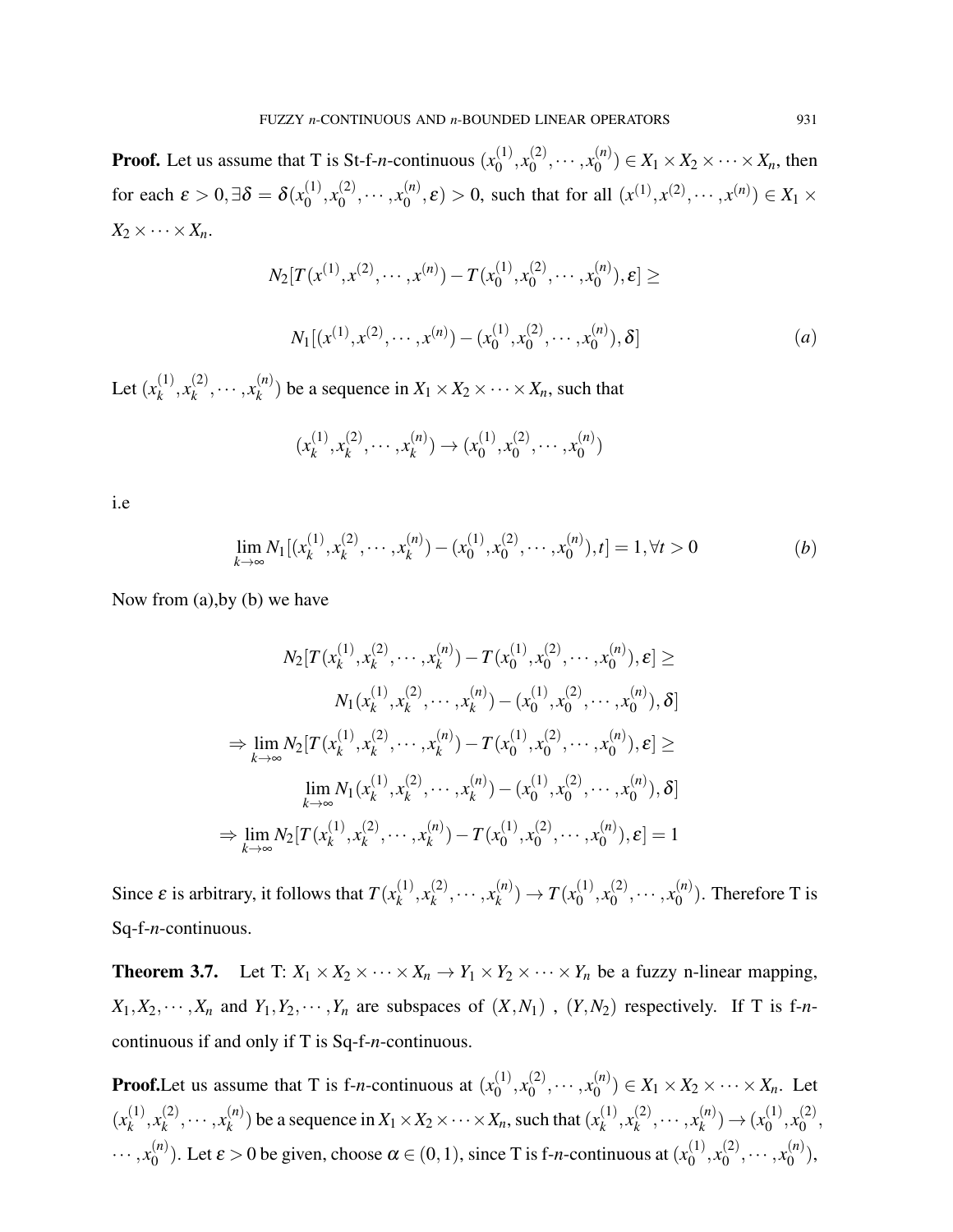#### 932 WENWEN YANG

then  $\exists \delta = \delta(\alpha, \varepsilon) > 0, \beta = \beta(\alpha, \varepsilon) \in (0, 1)$ , such that for all $(x^{(1)}, x^{(2)}, \dots, x^{(n)}) \in X_1 \times X_2 \times$  $\cdots \times X_n$ 

$$
N_1[(x^{(1)}, x^{(2)}, \cdots, x^{(n)}) - (x_0^{(1)}, x_0^{(2)}, \cdots, x_0^{(n)}), \delta] > \beta
$$
  
\n
$$
\Rightarrow N_2[T(x^{(1)}, x^{(2)}, \cdots, x^{(n)}) - T(x_0^{(1)}, x_0^{(2)}, \cdots, x_0^{(n)}), \epsilon] > \alpha
$$

Since  $(x_k^{(1)}$  $x_k^{(1)}, x_k^{(2)}$  $x_k^{(2)}, \cdots, x_k^{(n)}$  $\binom{n}{k}$   $\to$   $\binom{x_0^{(1)}}{k}$  $\binom{(1)}{0}, x_0^{(2)}$  $x_0^{(2)}, \cdots, x_0^{(n)}$  $\binom{n}{0}$  in  $(X, N_1)$ ,∃ a positive integer *n*<sub>0</sub>, such that

$$
N_1(x_k^{(1)}, x_k^{(2)}, \cdots, x_k^{(n)}) - (x_0^{(1)}, x_0^{(2)}, \cdots, x_0^{(n)}), \delta] > \beta, \forall n \ge n_0
$$
  
\n
$$
\Rightarrow N_2[T(x_k^{(1)}, x_k^{(2)}, \cdots, x_k^{(n)}) - T(x_0^{(1)}, x_0^{(2)}, \cdots, x_0^{(n)}), \epsilon] > \alpha, \forall n \ge n_0
$$
  
\n
$$
\Rightarrow N_2[T(x_k^{(1)}, x_k^{(2)}, \cdots, x_k^{(n)}) - T(x_0^{(1)}, x_0^{(2)}, \cdots, x_0^{(n)}), \epsilon] = 1
$$

Since  $\varepsilon$  is arbitrary, thus  $T(x_k^{(1)})$  $x_k^{(1)}, x_k^{(2)}$  $x_k^{(2)}, \cdots, x_k^{(n)}$  $f_k^{(n)}$   $\to T(x_0^{(1)})$  $\binom{(1)}{0}, x_0^{(2)}$  $x_0^{(2)}, \cdots, x_0^{(n)}$  $\binom{n}{0}$  in  $Y_1 \times Y_2 \times \cdots \times Y_n$ . Therefore T is Sq-f-*n*-continuous.

Next let us assume T is Sq-f-*n*-continuous at  $(x_0^{(1)})$  $\binom{(1)}{0}, x_0^{(2)}$  $x_0^{(2)}, \cdots, x_0^{(n)}$  $O_0^{(n)}$ )  $\in X_1 \times X_2 \times \cdots \times X_n$ . If possible suppose that T is not f-*n*-continuous at  $(x_0^{(1)})$  $\binom{(1)}{0}, x_0^{(2)}$  $x_0^{(2)}, \cdots, x_0^{(n)}$  $\binom{n}{0}$ . Thus  $\exists \varepsilon > 0$  and  $\alpha > 0$  such that for any  $\delta > 0$  and  $\beta \in (0,1), \exists (y^{(1)}, y^{(2)}, \cdots, y^{(n)})$  (depending on  $\delta, \beta$ ), such that

$$
N_1[(x_0^{(1)}, x_0^{(2)}, \cdots, x_0^{(n)}) - (y^{(1)}, y^{(2)}, \cdots, y^{(n)}), \delta] > \beta
$$

but

$$
N_2[T(x_0^{(1)}, x_0^{(2)}, \cdots, x_0^{(n)}) - T(y_0^{(1)}, y_0^{(2)}, \cdots, y_n^{(n)}), \varepsilon] \le \alpha
$$

Thus for  $\beta = 1 - \frac{1}{k+1}$  $\frac{1}{k+1}, \delta = \frac{1}{k+1}$  $\frac{1}{k+1}, k = 1, 2, 3, \cdots, \exists (y_k^{(1)}$  $\binom{(1)}{k}, \mathcal{Y}_k^{(2)}$  $\binom{2}{k}$ ,  $\cdots$ ,  $y_k^{(n)}$  $\binom{n}{k}$ , such that

$$
N_1[(x_0^{(1)}, x_0^{(2)}, \cdots, x_0^{(n)}) - (y_k^{(1)}, y_k^{(2)}, \cdots, y_k^{(n)}), \frac{1}{k+1}] > 1 - \frac{1}{k+1}
$$
 (c)

but

$$
N_2[T(x_0^{(1)},x_0^{(2)},\cdots,x_0^{(n)})-T(y_k^{(1)},y_k^{(2)},\cdots,y_k^{(n)}),\pmb{\varepsilon}]\leq \pmb{\alpha}
$$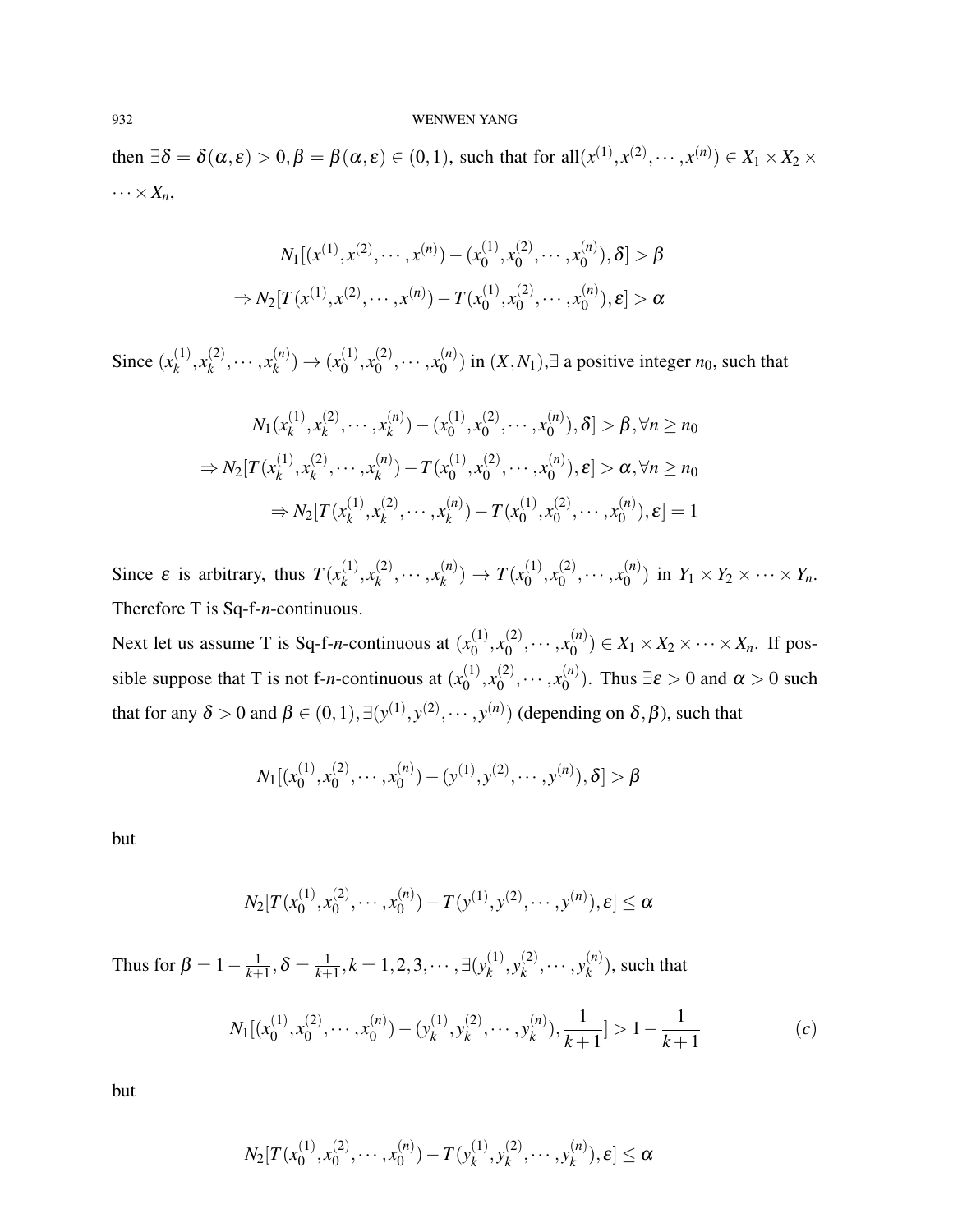Taking  $\delta > 0$ ,  $\exists k_0$ , such that  $(1 - \frac{1}{k+1})$  $\frac{1}{k+1}$ ) <  $\delta$ ,  $\forall k \geq k_0$ . Then,

$$
N_1[(x_0^{(1)}, x_0^{(2)}, \cdots, x_0^{(n)}) - (y_k^{(1)}, y_k^{(2)}, \cdots, y_k^{(n)}), \delta]
$$
  
\n
$$
\geq N_1[(x_0^{(1)}, x_0^{(2)}, \cdots, x_0^{(n)}) - (y_k^{(1)}, y_k^{(2)}, \cdots, y_k^{(n)}), \frac{1}{k+1}] > 1 - \frac{1}{k+1}
$$
  
\n
$$
\lim_{k \to \infty} N_1[(x_0^{(1)}, x_0^{(2)}, \cdots, x_0^{(n)}) - (y_k^{(1)}, y_k^{(2)}, \cdots, y_k^{(n)}), \delta] \geq 1
$$
  
\n
$$
\Rightarrow (y_k^{(1)}, y_k^{(2)}, \cdots, y_k^{(n)}) \to (x_0^{(1)}, x_0^{(2)}, \cdots, x_0^{(n)})
$$
  
\n(c)  $N_2[T(x_0^{(1)}, x_0^{(2)}, \cdots, x_n^{(n)}) - T(y_0^{(1)}, y_0^{(2)}, \cdots, y_n^{(n)})]$   $s] < \alpha$  So

But from (c),  $N_2[T(x_0^{(1)})]$  $\binom{(1)}{0}, x_0^{(2)}$  $x_0^{(2)}, \cdots, x_0^{(n)}$  $\binom{n}{0}$  – *T*( $y_k^{(1)}$  $\binom{(1)}{k}, \mathcal{Y}_k^{(2)}$  $\binom{(2)}{k}, \cdots, \binom{n}{k}$  ${k^{(n)}\choose k}, \varepsilon \leq \alpha$ . So

$$
N_2[T(x_0^{(1)}, x_0^{(2)}, \cdots, x_0^{(n)}) - T(y_k^{(1)}, y_k^{(2)}, \cdots, y_k^{(n)}), \varepsilon] \to 1
$$

as  $k \to \infty$ . Thus  $T(y_k^{(1)})$  $\binom{(1)}{k}, \mathcal{Y}_k^{(2)}$  $\binom{(2)}{k}, \cdots, \binom{n}{k}$  $\binom{n}{k}$  does not converges to  $T(x_0^{(1)})$  $\binom{(1)}{0}, x_0^{(2)}$  $x_0^{(2)}, \cdots, x_0^{(n)}$  $\binom{n}{0}$ , where as  $(y_k^{(1)}$  $\binom{(1)}{k}, \mathcal{Y}_k^{(2)}$  $y_k^{(2)}, \cdots, y_k^{(n)}$  $\binom{n}{k}$   $\to$   $\binom{x_0^{(1)}}{k}$  $\binom{(1)}{0}, x_0^{(2)}$  $x_0^{(2)}, \cdots, x_0^{(n)}$  $\binom{n}{0}$ (with respect to  $N_1$ ). This would be contradiction to above assumption. Therefore T is f-*n*-continuous at  $(x_0^{(1)})$  $\binom{(1)}{0}, x_0^{(2)}$  $x_0^{(2)}, \cdots, x_0^{(n)}$  $\binom{n}{0}$ .

# 4. Fuzzy *n*-Bounded Linear Operators

**Definition 4.1.** Let T:  $X_1 \times X_2 \times \cdots \times X_n \to Y_1 \times Y_2 \times \cdots \times Y_n$  be a fuzzy n-linear mapping,  $X_1, X_2, \dots, X_n$  and  $Y_1, Y_2, \dots, Y_n$  are subspaces of  $(X, N_1)$ ,  $(Y, N_2)$  respectively. Then T is said to be strongly fuzzy *n*-bounded (briefly St-f-*n*-bounded) on  $X_1, X_2, \dots, X_n$  if and only if  $\exists$  a positive real number M, such that for all  $(x_1, x_2, \dots, x_n) \in X_1 \times X_2 \times \dots \times X_n$  and  $\forall t \in R$ 

$$
N_2[T(x_1, x_2 \cdots, x_n), t)] \ge N_1[(x_1, x_2 \cdots, x_n), \frac{t}{M})
$$

**Example 4.2.** Let  $(X, \|\cdot, \cdots, \cdot\|)$  be a *n*-normed linear space. Let  $N_1, N_2 : X \times X \times \cdots \times X \times Y$  $R^+ \to [0, 1]$  be defined by

$$
N_1(x_1, x_2, \cdots, x_n, t) = \begin{cases} \frac{t}{t + k_1 ||x_1, x_2, \cdots, x_n||}, t > 0, \\ 0, t \leq 0. \end{cases}
$$

and

$$
N_2(x_1, x_2, \cdots, x_n, t) = \begin{cases} \frac{t}{t + k_2 ||x_1, x_2, \cdots, x_n||}, t > 0, \\ 0, t \leq 0. \end{cases}
$$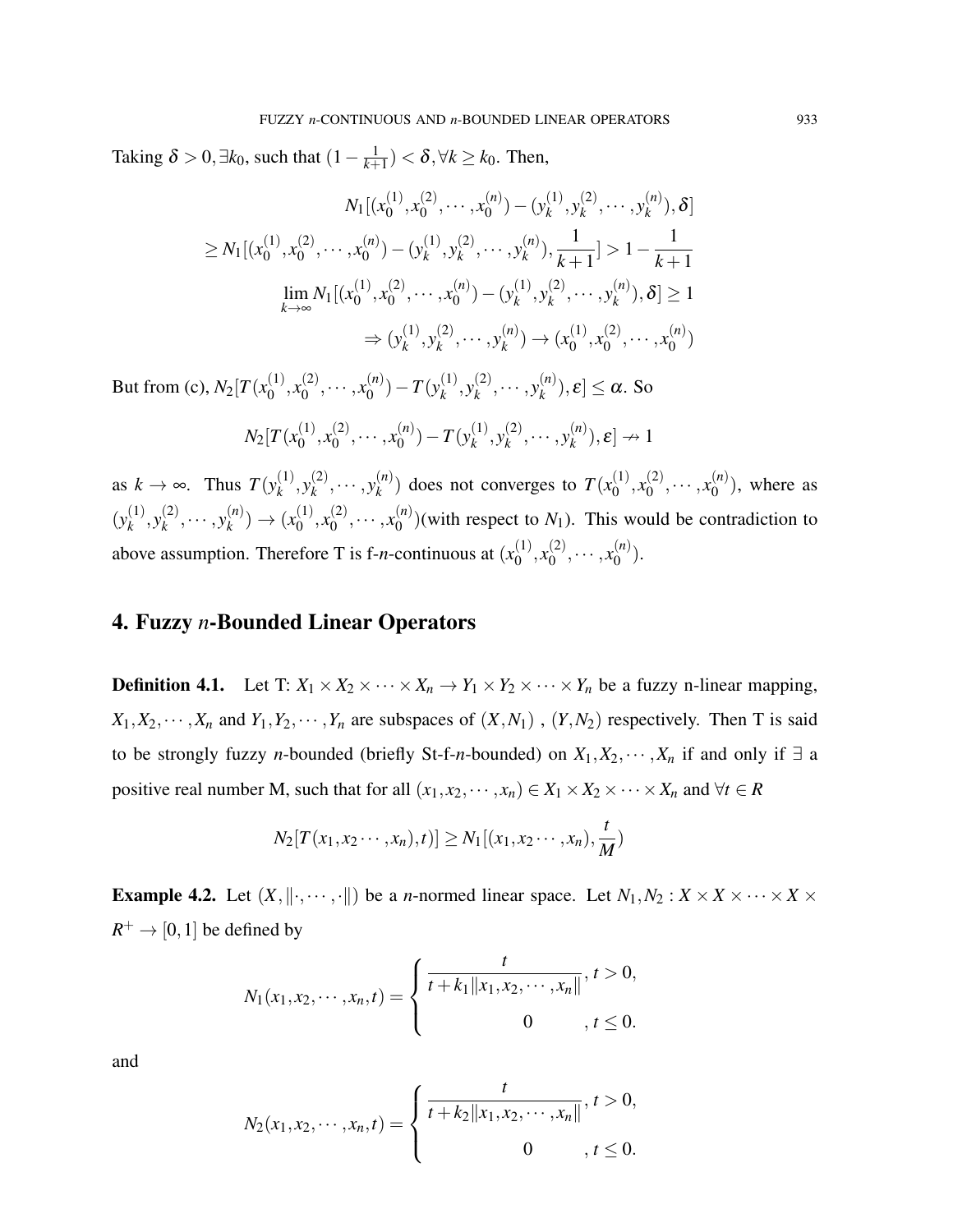Clearly  $(X, N_1)$  and  $(Y, N_2)$  are fuzzy *n*-normed linear spaces.

Consider the mapping T:  $X_1 \times X_2 \times \cdots \times X_n \to Y_1 \times Y_2 \times \cdots \times Y_n$  defined by  $T(x_1, x_2 \cdots, x_n) =$  $r(x_1, x_2 \cdots, x_n)$ , where  $r(\neq 0) \in R$  is fixed.

Clearly T is a linear operator. Let us choose an arbitrary but fixed  $M > 0$  such that  $M \ge |r|$  and  $(x_1, x_2, \dots, x_n) \in X_1 \times X_2 \times \dots \times X_n$ . Now for all  $t > 0$ 

$$
M \ge |r|
$$
  
\n
$$
\Rightarrow k_1 M \|x_1, x_2, \cdots, x_n\| \ge k_2 |r| \|x_1, x_2, \cdots, x_n\|
$$
  
\n
$$
\Rightarrow t + k_1 M \|x_1, x_2, \cdots, x_n\| \ge t + k_2 |r| \|x_1, x_2, \cdots, x_n\|
$$
  
\n
$$
\Rightarrow \frac{t}{t + k_2 |r| \|x_1, x_2, \cdots, x_n\|} \ge \frac{t}{t + k_1 M \|x_1, x_2, \cdots, x_n\|}
$$
  
\n
$$
\Rightarrow \frac{t}{t + k_2 \|r(x_1, x_2, \cdots, x_n)\|} \ge \frac{\frac{t}{M}}{t + k_1 \|x_1, x_2, \cdots, x_n\|}
$$
  
\n
$$
\Rightarrow N_2 [r(x_1, x_2, \cdots, x_n), t] \ge N_1 [(x_1, x_2, \cdots, x_n), \frac{t}{M}]
$$

i.e.

$$
\Rightarrow N_2[T(x_1,x_2,\cdots,x_n),t] \ge N_1[(x_1,x_2,\cdots,x_n),\frac{t}{M}]
$$

If  $t \leq 0$  then above relation holds for all  $(x_1, x_2, \dots, x_n) \in X_1 \times X_2 \times \dots \times X_n$ . Therefore T is St-f-*n*-bounded.

**Definition 4.3.** Let T:  $X_1 \times X_2 \times \cdots \times X_n \to Y_1 \times Y_2 \times \cdots \times Y_n$  be a fuzzy n-linear mapping,  $X_1, X_2, \dots, X_n$  and  $Y_1, Y_2, \dots, Y_n$  are subspaces of  $(X, N_1)$ ,  $(Y, N_2)$  respectively. Then T is said to be weakly fuzzy *n*-bounded (briefly Wk-f-*n*-bounded) on  $X_1, X_2, \cdots, X_n$  if and only if for any  $\alpha \in (0,1), \exists M_{\alpha} > 0$ , such that for all  $(x_1, x_2, \dots, x_n) \in X_1 \times X_2 \times \dots \times X_n$  and  $\forall t \in R$ 

$$
N_1[(x_1,x_2\cdots,x_n),\frac{t}{M}] \ge \alpha \Rightarrow N_2[T(x_1,x_2\cdots,x_n),t)] \ge \alpha
$$

**Theorem 4.4.** Let T:  $X_1 \times X_2 \times \cdots \times X_n \to Y_1 \times Y_2 \times \cdots \times Y_n$  be a fuzzy n-linear mapping,  $X_1, X_2, \dots, X_n$  and  $Y_1, Y_2, \dots, Y_n$  are subspaces of  $(X, N_1)$ ,  $(Y, N_2)$  respectively. If T is St-f-*n*bounded, then T is Wk-f-*n*-bounded but not conversely.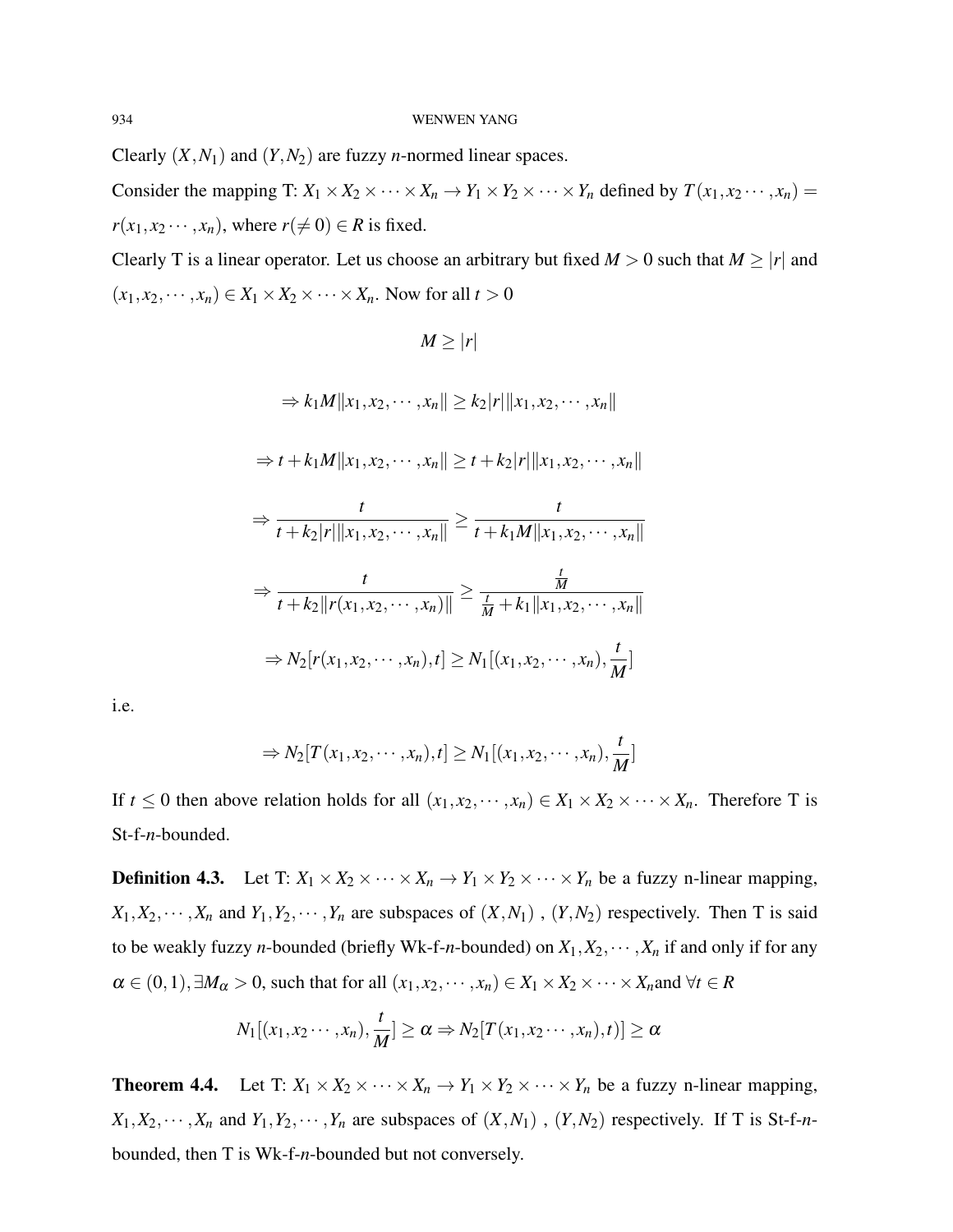**Proof.** Let us assume that T is St-f-*n*-bounded. Then  $\exists M > 0$ , such that for all  $(x_1, x_2, \dots, x_n) \in$  $X_1 \times X_2 \times \cdots \times X_n$  and  $\forall t \in R$ ,

$$
N_2[T(x_1, x_2 \cdots, x_n), t)] \ge N_1[(x_1, x_2 \cdots, x_n), \frac{t}{M}]
$$

Thus for any  $\alpha \in (0,1), \exists M_{\alpha} (= M) > 0$ , such that

$$
N_1[(x_1,x_2\cdots,x_n),\frac{t}{M_{\alpha}}]\geq \alpha \Rightarrow N_2[T(x_1,x_2\cdots,x_n),t)]\geq \alpha
$$

This implies that T is Wk-f-*n*-bounded.

For the converse result we consider the following example.

**Example 4.5.** Let  $(X, \|\cdot, \cdots, \cdot\|)$  be a *n*-normed linear space. Let  $N_1, N_2 : X \times X \times \cdots \times X \times$  $R^+ \to [0, 1]$  be defined by

$$
N_1(x_1, x_2, \cdots, x_n, t) = \begin{cases} \frac{t^2 - ||x_1, x_2, \cdots, x_n||^2}{t^2 + ||x_1, x_2, \cdots, x_n||^2}, t > ||x_1, x_2, \cdots, x_n|| \\ 0, \quad t \le ||x_1, x_2, \cdots, x_n|| \end{cases}
$$

and

$$
N_2(x_1, x_2, \cdots, x_n, t) = \begin{cases} \frac{t}{t + \|x_1, x_2, \cdots, x_n\|}, t > 0, \\ 0, t \leq 0. \end{cases}
$$

We know that  $(X, N_2)$  is a fuzzy *n*-normed linear space. Now we want to show that  $(X, N_1)$  is a fuzzy *n*-normed linear space.

(1)∀*t* ∈ *R* with *t* ≤ 0 and by definition  $N_1(x_1, x_2 \cdots, x_n, t) = 0$ 

(2)∀ $t \in R$  with  $t > 0$ , we have

$$
N_1(x_1, x_2 \cdots, x_n, t) = 1 \Leftrightarrow \frac{t^2 - ||x_1, x_2, \cdots, x_n||^2}{t^2 + ||x_1, x_2, \cdots, x_n||^2} = 1
$$

$$
\Leftrightarrow t^2 - ||x_1, x_2, \cdots, x_n||^2 = t^2 + ||x_1, x_2, \cdots, x_n||^2
$$

 $\Leftrightarrow$   $||x_1, x_2, \cdots, x_n|| = 0 \Leftrightarrow x_1, x_2, \cdots, x_n$  are linearly dependent.

(3)As  $\|x_1, x_2, \dots, x_n\|$  is invariant under any permutation of  $x_1, x_2, \dots, x_n$ , it follows that  $N_1(x_1, x_2, \dots, x_n, t)$ is invariant under any permutation of  $x_1, x_2, \dots, x_n$ .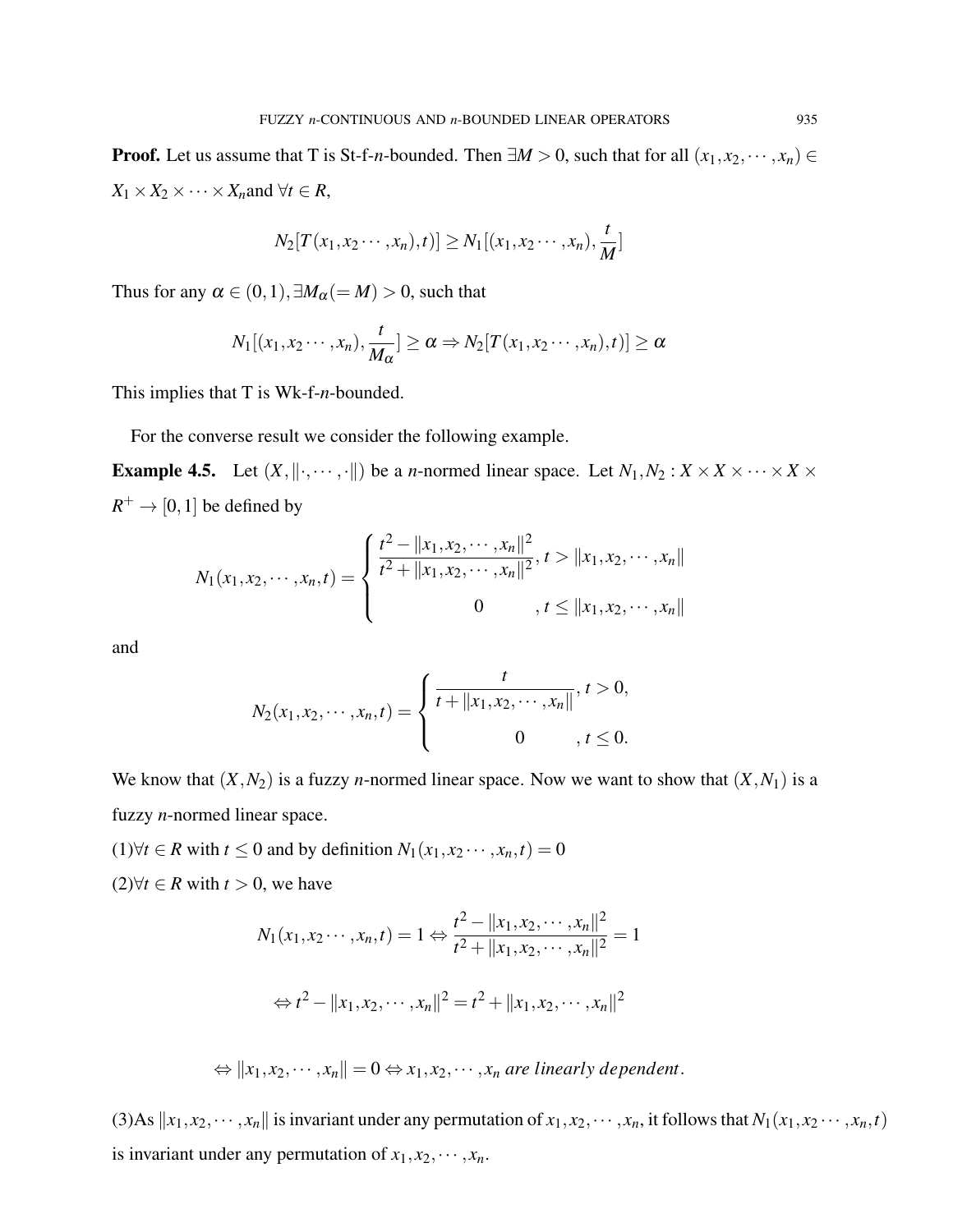$(4)$ ∀*t* ∈ *R* with *t* > 0 and  $c \neq 0, c \in K$ 

$$
N_1(x_1, x_2, \cdots, x_n, \frac{t}{|c|}) = \frac{t^2 - |c|^2 ||x_1, x_2, \cdots, x_n||^2}{t^2 + |c|^2 ||x_1, x_2, \cdots, x_n||^2}
$$
  
= 
$$
\frac{t^2 - ||x_1, x_2, \cdots, cx_n||^2}{t^2 + ||x_1, x_2, \cdots, cx_n||^2} = N_1(x_1, x_2, \cdots, cx_n, t)
$$

(5)∀*s*, *t* ∈ ℝ and $x_1, x_2, \dots, x_n, x'_n$  ∈ *X*, we have to show that

$$
N_1(x_1, x_2, \cdots, x_n + x'_n, s+t) \geq min\{N_1(x_1, x_2, \cdots, x_n, s), N_1(x_1, x_2, \cdots, x'_n, t)\}\
$$

If  $s \le ||x_1, x_2, \dots, x_n||$  or  $t \le ||x_1, x_2, \dots, x_n'||$ , then relation is obvious. Suppose  $s > ||x_1, x_2, \dots, x_n||$  and  $t > ||x_1, x_2, \dots, x_n'||$ without loss of generality assume, $N_1(x_1, \dots, x_n)$  $N_n$ ,  $t) \geq N_1(x_1, \dots, x_n, s)$  then

$$
t^{2} \|x_{1}, x_{2}, \cdots, x_{n}\|^{2} - s^{2} \|x_{1}, x_{2}, \cdots, x_{n}'\|^{2} \ge 0
$$
 (d)

Now

$$
\Rightarrow s+t > \|x_1, x_2, \cdots, x_n\| + \|x_1, x_2, \cdots, x'_n\|
$$
  

$$
\Rightarrow s+t > \|x_1, x_2, \cdots, x_n + x'_n\|
$$

So

$$
N_1(x_1, \dots, x_n + x'_n, s+t) = \frac{(s+t)^2 - ||x_1, \dots, x_n + x'_n||^2}{(s+t)^2 + ||x_1, \dots, x_n + x'_n||^2}
$$
  
\n
$$
\geq \frac{(s+t)^2 - (||x_1, \dots, x_n|| + ||x_1, \dots, x'_n||)^2}{(s+t)^2 + (||x_1, \dots, x_n|| + ||x_1, \dots, x'_n||)^2}
$$

Again

$$
\frac{(s+t)^2 - (\|x_1, \dots, x_n\| + \|x_1, \dots, x_n'\|)^2}{(s+t)^2 + (\|x_1, \dots, x_n\| + \|x_1, \dots, x_n'\|)^2} - \frac{s^2 - \|x_1, \dots, x_n\|^2}{s^2 + \|x_1, \dots, x_n\|^2}
$$
\n
$$
= \frac{2(s+t)^2 \|x_1, \dots, x_n\|^2 - 2s^2 (\|x_1, \dots, x_n\| + \|x_1, \dots, x_n'\|)^2}{\{(s+t)^2 + (\|x_1, \dots, x_n\| + \|x_1, \dots, x_n'\|)^2\} \{s^2 + \|x_1, \dots, x_n\|^2\}}
$$
\n
$$
= \frac{2}{A} [(s+t)^2 \|x_1, \dots, x_n\|^2 - s^2 (\|x_1, \dots, x_n\| + \|x_1, \dots, x_n'\|)^2]
$$
\nwhere  $A = \{(s+t)^2 + (\|x_1, \dots, x_n\| + \|x_1, \dots, x_n'\|)^2\} \{s^2 + \|x_1, \dots, x_n\|^2\}$ 

$$
= \frac{2}{A}[t^2||x_1,\dots,x_n||^2 - s^2||x_1,\dots,x_n||^2 + 2s||x_1,\dots,x_n||(t||x_1,\dots,x_n||-s||x_1,\dots,x_n'||)]
$$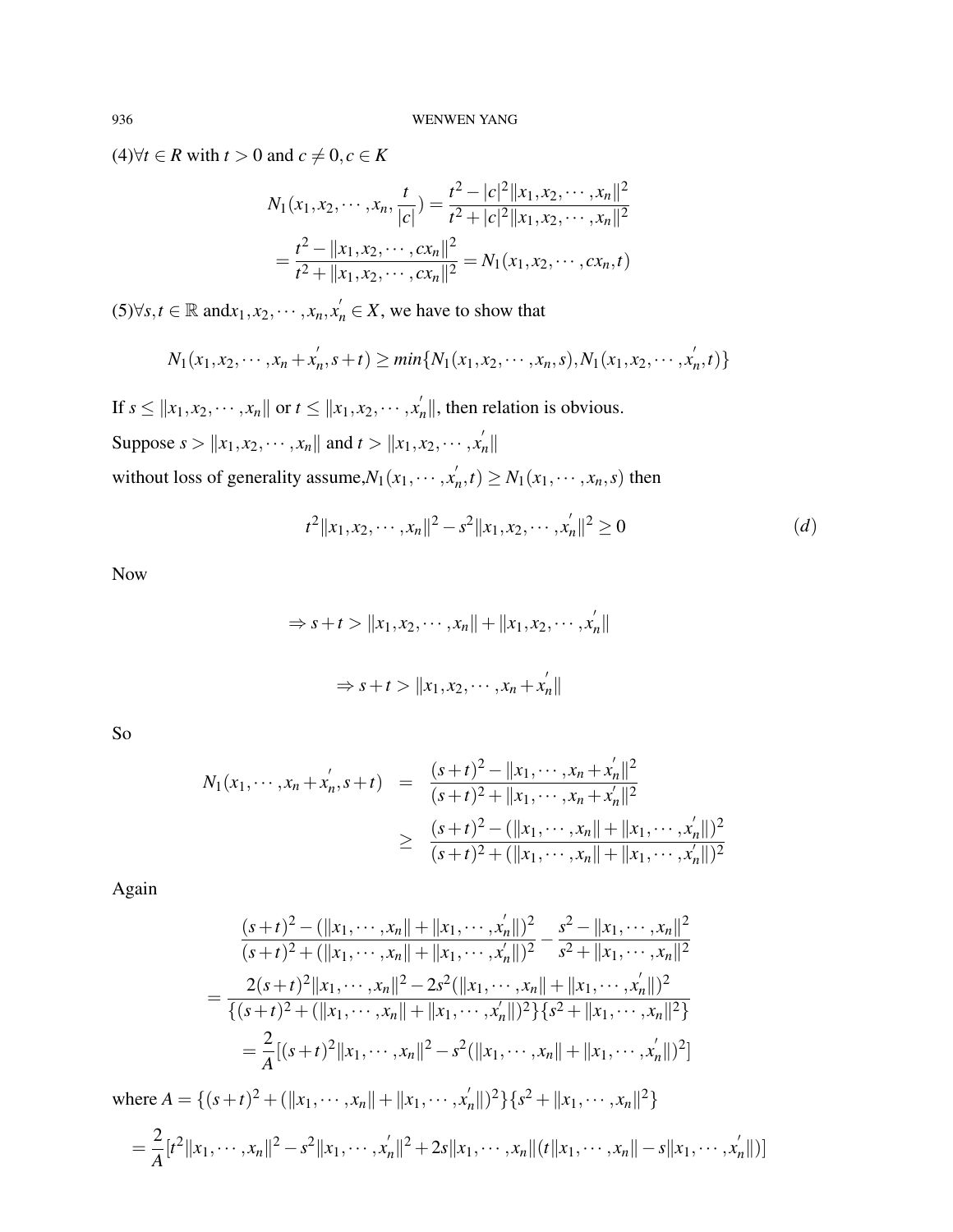$> 0$  [by(d)]

Thus

$$
N_1(x_1, \cdots, x_n + x'_n, s+t) \ge N_1(x_1, \cdots, x_n, s) \quad \text{if } N_1(x_1, \cdots, x'_n, t) \ge N_1(x_1, \cdots, x_n, s)
$$

Similarly

$$
N_1(x_1, \cdots, x_n + x'_n, s+t) \geq N_1(x_1, \cdots, x'_n, t) \quad \text{if } N_1(x_1, \cdots, x_n, s) \geq N_1(x_1, \cdots, x'_n, t)
$$

Thus  $N_1(x_1, x_2, \dots, x_n + x'_n)$  $n'_n, s+t) \ge \min\{N_1(x_1, x_2, \cdots, x_n, s), N_1(x_1, x_2, \cdots, x_n)\}$  $'_{n}$ , *t*) } (6)∀ $t_1, t_2 \in \mathbb{R}$ , if  $t_1 < t_2 \le ||x_1, \cdots, x_n||$ , then by definition

$$
N_1(x_1, \cdots, x_n, t_1) = N_1(x_1, \cdots, x_n', t_2) = 0
$$

suppose  $t_2 > t_1 > ||x_1, \dots, x_n||$  then

$$
\frac{t_2^2 - ||x_1, \cdots, x_n||^2}{t_2^2 + ||x_1, \cdots, x_n||^2} - \frac{t_1^2 - ||x_1, \cdots, x_n||^2}{t_1^2 + ||x_1, \cdots, x_n||^2}
$$

$$
=\frac{(t_2^2-\|x_1,\dots,x_n\|^2)(t_1^2+\|x_1,\dots,x_n\|^2)-(t_1^2-\|x_1,\dots,x_n\|^2)(t_2^2+\|x_1,\dots,x_n\|^2)}{(t_2^2+\|x_1,\dots,x_n\|^2)(t_1^2+\|x_1,\dots,x_n\|^2)}
$$

$$
\geq 0 \Rightarrow N_1(x_1, x_2, \cdots, x_n, t_2) \geq N_1(x_1, x_2, \cdots, x_n, t_1)
$$
  
for all  $(x_1, x_2, \cdots, x_n) \in X_1 \times X_2 \times \cdots \times X_n$ .

Thus  $N_1(x_1, x_2, \dots, x_n, t)$  is non-decreasing function.

Also

$$
\lim_{t \to \infty} N_1(x_1, \dots, x_n, t) = \lim_{t \to \infty} \frac{t^2 - ||x_1, \dots, x_n||^2}{t^2 + ||x_1, \dots, x_n||^2}
$$

$$
= \lim_{t \to \infty} \frac{t^2 (1 - \frac{||x_1, \dots, x_n||^2}{t^2})}{t^2 (1 + \frac{||x_1, \dots, x_n||^2}{t^2})} = 1
$$

Therefore  $(X, N_1)$  is a fuzzy *n*-normed linear space. Now let us consider the mapping T:  $X_1 \times$  $X_2 \times \cdots \times X_n \to Y_1 \times Y_2 \times \cdots \times Y_n$  defined by

$$
T(x_1,x_2,\dots,x_n)=(x_1,x_2,\dots,x_n)\,\forall(x_1,x_2,\dots,x_n)\in X_1\times X_2\times\cdots\times X_n
$$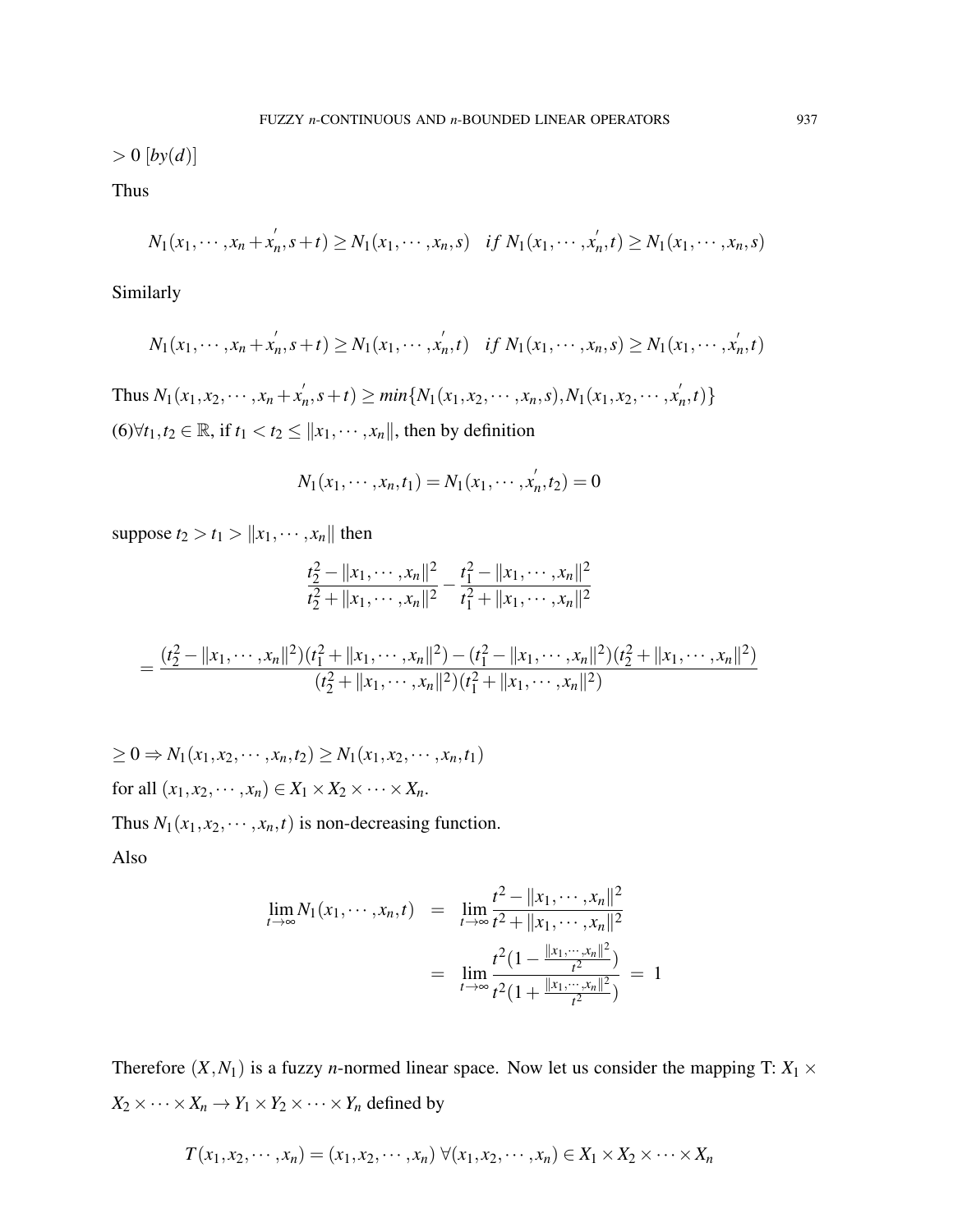Let  $\alpha \in (0,1)$  and  $t \in R^+$  and choose  $M_{\alpha} = \frac{1}{1-\alpha}$  $1-\alpha$ We now prove that

$$
N_{1}[(x_{1},x_{2}\cdots,x_{n}),\frac{t}{M_{\alpha}}] \geq \alpha \Rightarrow N_{2}[T(x_{1},x_{2}\cdots,x_{n}),t)] \geq \alpha
$$
\n
$$
N_{1}[(x_{1},x_{2}\cdots,x_{n}),\frac{t}{M_{\alpha}}] \geq \alpha \Rightarrow \frac{\frac{t^{2}}{M_{\alpha}^{2}} - ||x_{1},\cdots,x_{n}||^{2}}{\frac{t^{2}}{M_{\alpha}^{2}} + ||x_{1},\cdots,x_{n}||^{2}} \geq \alpha
$$
\n
$$
\Leftrightarrow \frac{t^{2}(1-\alpha)^{2} - ||x_{1},\cdots,x_{n}||^{2}}{t^{2}(1-\alpha)^{2} + ||x_{1},\cdots,x_{n}||^{2}} \geq \alpha
$$
\n
$$
\Rightarrow t^{2}(1-\alpha)^{2} - ||x_{1},\cdots,x_{n}||^{2} \geq \alpha t^{2}(1-\alpha)^{2} + \alpha||x_{1},\cdots,x_{n}||^{2}
$$
\n
$$
\Rightarrow t^{2}(1-\alpha)^{2} - \alpha t^{2}(1-\alpha)^{2} \geq \alpha||x_{1},\cdots,x_{n}||^{2} + ||x_{1},\cdots,x_{n}||^{2}
$$
\n
$$
\Rightarrow t^{2}(1-\alpha)^{2}(1-\alpha) \geq (1+\alpha)||x_{1},\cdots,x_{n}||^{2}
$$
\n
$$
\Rightarrow ||x_{1},\cdots,x_{n}|| \leq \frac{t^{2}(1-\alpha)^{2}(1-\alpha)}{(1+\alpha)}
$$
\n
$$
\Rightarrow ||x_{1},\cdots,x_{n}|| \leq \frac{t(1-\alpha)\sqrt{(1-\alpha)}}{\sqrt{(1+\alpha)}}
$$
 (Since  $\alpha \neq 1$ )\n
$$
\Rightarrow t + ||x_{1},\cdots,x_{n}|| \leq \frac{t(1-\alpha)\sqrt{(1-\alpha)}}{\sqrt{(1+\alpha)}} + t = \frac{t\{(1-\alpha)\sqrt{(1-\alpha)} + \sqrt{(1+\alpha)}\}}{\sqrt{(1+\alpha)}}
$$
\n
$$
\Rightarrow \frac{t}{t+||x_{1},\cdots,x_{n}||} \geq \frac{\sqrt{(1+\alpha)}}{(1-\alpha)\sqrt{(1-\alpha)} + \sqrt{(1+\alpha)}}
$$
 (e)

Now

$$
\frac{\sqrt{(1+\alpha)}}{(1-\alpha)\sqrt{(1-\alpha)}+\sqrt{(1+\alpha)}} \geq \alpha
$$

$$
\Leftrightarrow \sqrt{(1+\alpha)} \ge \alpha(1-\alpha)\sqrt{(1-\alpha)} + \alpha\sqrt{(1+\alpha)}
$$
  
\n
$$
\Leftrightarrow (1-\alpha)\sqrt{(1+\alpha)} \ge \alpha(1-\alpha)\sqrt{(1-\alpha)}
$$
  
\n
$$
\Leftrightarrow \sqrt{(1+\alpha)} \ge \alpha\sqrt{(1-\alpha)} \quad \text{(Since } \alpha \ne 1)
$$
  
\n
$$
\Leftrightarrow 1 + \alpha \ge \alpha^2(1-\alpha)
$$
  
\n
$$
\Leftrightarrow 1 + \alpha + \alpha^3 \ge \alpha^2
$$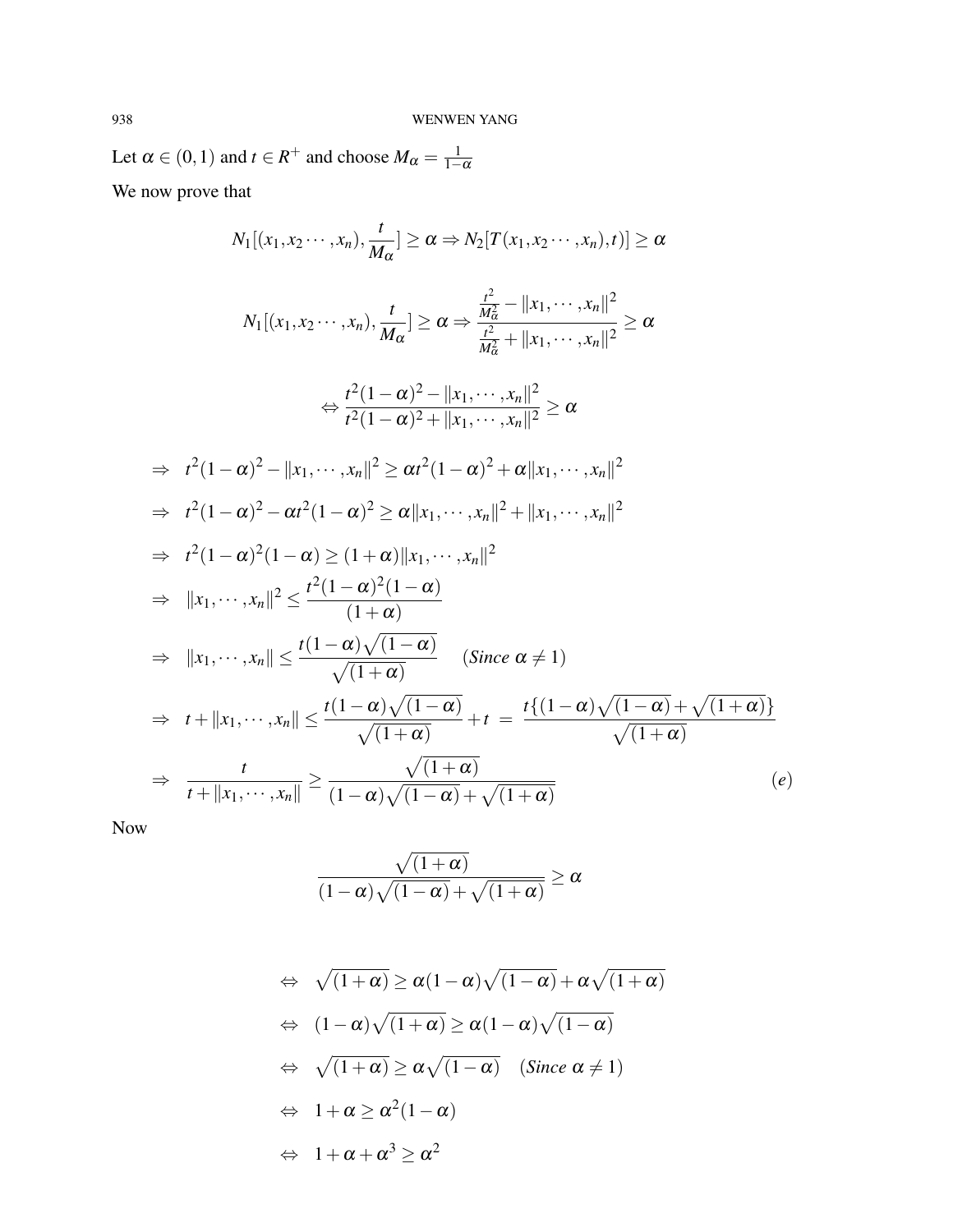which is true for all  $\alpha \in (0,1)$ . Thus from(e).  $\text{We get } \frac{t}{t + \|x_1, \dots, x_n\|} \ge \alpha \Rightarrow N_2[T(x_1, x_2 \dots, x_n), t)] \ge \alpha \text{ if } t > \|x_1, x_2, \dots, x_n\|.$ Again since for  $t \leq ||x_1, x_2, \cdots, x_n||$ ,

$$
\frac{t^2 - ||x_1, x_2, \cdots, x_n||^2}{t^2 + ||x_1, x_2, \cdots, x_n||^2} = 0
$$

It follows that  $N_1[(x_1, x_2 \cdots, x_n), \frac{t}{M}]$  $\frac{d}{dM_{\alpha}}$ ]  $\geq \alpha \Rightarrow N_2[T(x_1, x_2 \cdots, x_n), t)] \geq \alpha$  $\forall \alpha \in (0,1)$  Hence T is Wk-f-*n*-bounded.

Now conversely, let T be St-f-*n*-bounded

$$
N_2[T(x_1, x_2 \cdots, x_n), t)] \ge N_1[(x_1, x_2 \cdots, x_n), \frac{t}{M}]
$$
  
\n
$$
\Leftrightarrow \frac{t}{t + ||x_1, \cdots, x_n||} \ge \frac{\frac{t^2}{M^2} - ||x_1, \cdots, x_n||^2}{\frac{t^2}{M^2} + ||x_1, \cdots, x_n||^2}
$$
  
\n
$$
\Leftrightarrow \frac{t}{t + ||x_1, \cdots, x_n||} \ge \frac{t^2 - M^2 ||x_1, \cdots, x_n||^2}{t^2 + M^2 ||x_1, \cdots, x_n||^2}
$$
  
\n
$$
\Rightarrow 2tM^2 ||x_1, \cdots, x_n||^2 \ge t^2 ||x_1, \cdots, x_n|| + M^2 ||x_1, \cdots, x_n|| ||x_1, \cdots, x_n||^2
$$
  
\n
$$
\Rightarrow M^2 ||x_1, \cdots, x_n||^2 (2t + ||x_1, \cdots, x_n||) \ge t^2 ||x_1, \cdots, x_n||
$$
  
\n
$$
\Leftrightarrow M^2 \ge \frac{t^2}{(2t + ||x_1, \cdots, x_n||)(||x_1, \cdots, x_n||)}
$$
  
\n
$$
\Leftrightarrow M \ge \frac{t}{\sqrt{(2t + ||x_1, \cdots, x_n||)(||x_1, \cdots, x_n||)}}
$$
  
\n
$$
\Leftrightarrow M = \infty \text{ as } t \to \infty
$$

This would be contradiction to above assumption. Therefore T is not St-f-*n*-bounded

**Definition 4.6.** (closed graph theorem) Let T be a fuzzy n-linear operator from fuzzy n-Banach space  $(X, N_1)$  to fuzzy n-Banach space  $(Y, N_2)$ . Suppose for every  $(x_k^{(1)})$  $x_k^{(1)}, x_k^{(2)}$  $x_k^{(2)}, \cdots, x_k^{(n)}$  $\binom{n}{k}$  $\in$   $(X, N_1)$  such that $(x_k^{(1)})$  $x_k^{(1)}, x_k^{(2)}$  $x_k^{(2)}, \cdots, x_k^{(n)}$  $f_k^{(n)}$   $\rightarrow$   $(x^{(1)}, x^{(2)}, \cdots, x^{(n)})$  and  $(Tx_k^{(1)}, Tx_k^{(2)}, \cdots, Tx_k^{(n)}) \rightarrow$  $(y^{(1)}, y^{(2)}, \dots, y^{(n)})$  for some  $x^{(1)}, x^{(2)}, \dots, x^{(n)} \in X, y^{(1)}, y^{(2)}, \dots, y^{(n)} \in Y$ , it follows  $T(x^{(1)}, x^{(2)}, y^{(2)}, \dots, y^{(n)})$  $\cdots$ ,  $x^{(n)}$ ) = ( $y^{(1)}$ ,  $y^{(2)}$ ,  $\cdots$ ,  $y^{(n)}$ ). Then T is f-*n*-continuous.

### Conflict of Interests

The authors declare that there is no conflict of interests.